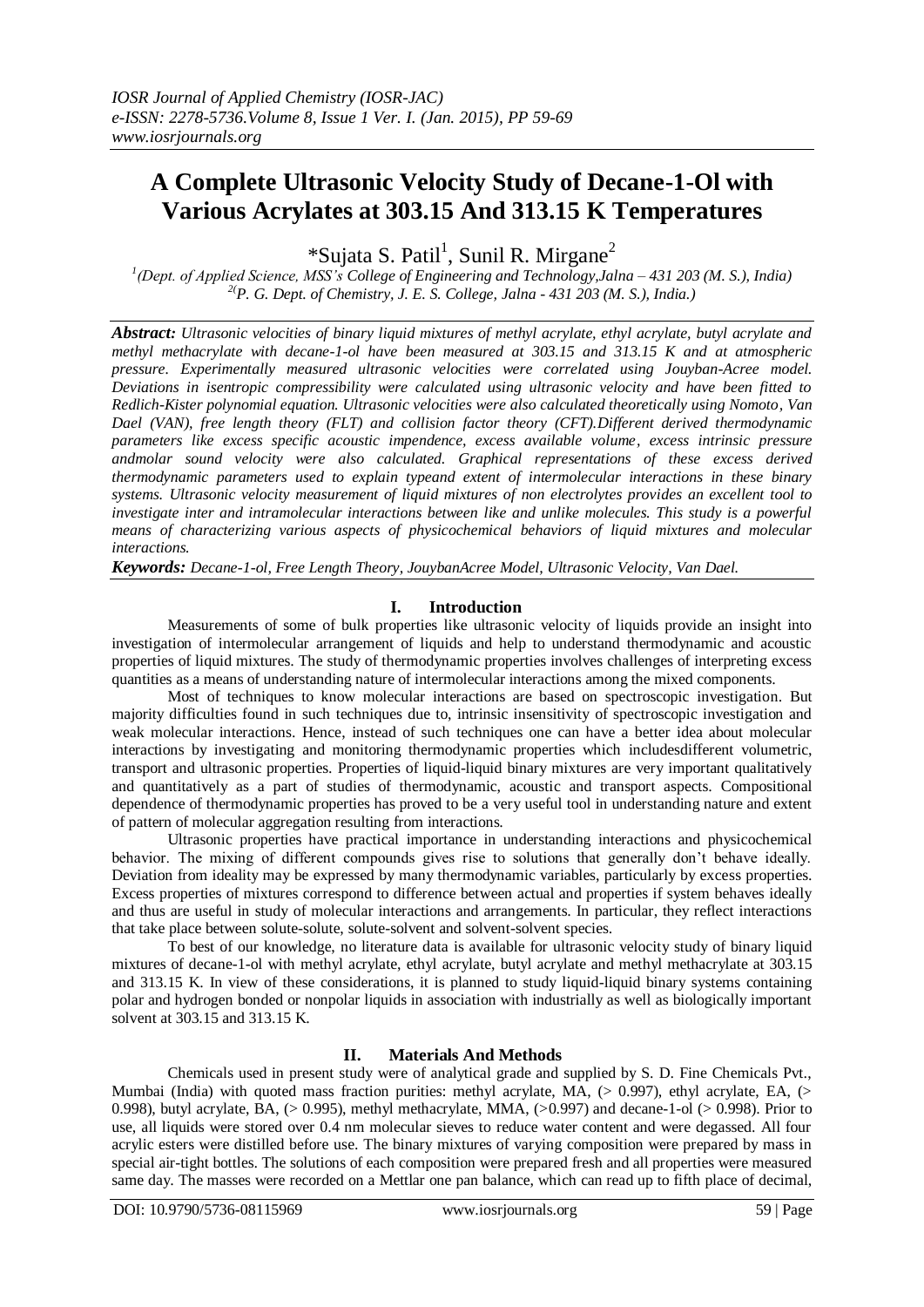with an accuracy of  $\pm$  0.01 mg. Care was taken to avoid evaporation and contamination during mixing. The estimated uncertainty in mole fraction was  $< 1 \times 10^{-4}$ .

#### **2.1 Experimental**

Ultrasonic velocities were measured [1] at frequency of 2 MHz by single crystal ultrasonic interferometer (Model F-81, Mittal Enterprises, New Delhi, India). Accuracy in velocity measurements is  $\pm$  0.1 %. The ultrasonic velocities of pure components at 303.15 and 313.15 K are listed in Table 1.

### **III. Theory And Calculations**

Ultrasonic velocity measurements were performed with repetitions for each binary liquid system namely methyl acrylate  $(1)$  + decane-1-ol  $(2)$ , ethyl acrylate  $(1)$  + decane-1-ol  $(2)$ , butyl acrylate  $(1)$  + decane-1-ol (2) and methyl methacrylate (1) + decane-1-ol (2) over entire mole fraction range ( $0 < x < 1$ ), at temperature 303.15 and 313.15 K and at atmospheric pressure.

It has been found that a number of derived parameters from ultrasonic sound velocity such as isentropic compressibility ( $\kappa$ ), specific acoustic impendence (Z), available volume (V<sub>a</sub>), intrinsic pressure ( $\pi_{\text{int}}$ ) and molar sound velocity (R) have also been calculated along with their excess parameters which provide better insight in understanding of molecular interactions in pure liquids and binary liquids which are given by following relations,

$$
\kappa_s = (1/\nu^2 \rho)
$$
  
\n
$$
Z = u \rho
$$
  
\n
$$
V_a = V_m [1-(u_{expt}/u_\infty)]
$$
  
\nWhere  $u_\infty = 1600$  m/s. (3)

For binary liquid mixtures above equation can be written as,

| $\pi_i$ = bRT (K $\eta_{12}/\mu_{12}$ ) $^{1/2}(\rho_{12}^{2/3}/M_{12}^{7/6})$                                               | (4) |
|------------------------------------------------------------------------------------------------------------------------------|-----|
| Where $M_{12}$ is given by following equation,                                                                               |     |
| $M_{12} = x_1M_1 + x_2M_2$                                                                                                   | (5) |
| Where b is packing factor, K is a constant temperature independent having value of 4.28 $\times$ 10 <sup>9</sup> , R is agas |     |
| constanting $\eta_{12}$ , $\mu_{12}$ , $\rho_{12}$ are mixture's viscosity, ultrasonic velocity and density, respectively.   |     |
| $R = (M/\rho) u^{1/3}$                                                                                                       | (6) |

The excess functions are important to understand molecular interactions between components of liquid mixtures. Excess function  $Y<sup>E</sup>$  represents excess of a given quantity Y of a real mixture over its value for an ideal mixture Y<sup>id</sup> at same conditions of temperature, pressure and composition. It is expressed by following relation,  $Y^E = Y - Y^{id}(7)$ 

Where Y denotes Z, Va,  $\Box_{int}$  and Y<sup>E</sup> represents corresponding excess thermodynamic properties such as excessspecific acoustic impedance ( $Z^{E}$ ), excess available volume ( $V_a^{E}$ ) and excessintrinsic pressure ( $\square_{int}^{E}$ ). Experimental ultrasonic velocities (u), deviation in isentropic compressibility ( $\square \square$ ) and excess specific acoustic impendence  $(Z^E)$  for binary liquid mixtures of decane-1-ol with methyl acrylate (MA), ethyl acrylate (EA), butyl acrylate (BA) and methyl methacrylate (MMA) at both temperatures listed in Table 2.

Excess available volume  $(V_a^E)$ , excess intrinsic pressure  $(\Box_{int}^E)$  and molar sound velocity (R) for the present binary liquid mixtures at both temperatures listed in Table 3.

Nomoto [2] investigated additivity of molar volumes in those mixtures for which deviation from linearity ofmolecular sound velocity is small and it was revealed that a great part of these mixtures had also a good additivityrelationship of molar volumes. The sound velocity based on assumption of linearity of molecular sound velocity,

$$
R=x_1R_1\hspace{-0.8mm}+\hspace{-0.8mm}x_2R_2(8)
$$

Where  $R_1$  and  $R_2$  are molar sound velocities,  $x_1$  and  $x_2$  are mole fractions respectively. The molar sound velocity (R)also known as Rao's constant which can be calculated using the above relation (8), Hence, speed of sound is given by,

 $u = (R/V)^3 = [(x_1R_1+x_2 R_2)/(x_1V_1+x_2V_2)]^3(9)$ According to Van Dael and Vangeel [3] assumption adiabatic compressibility  $(\square s)$  of mixture given by,  $\Box_{\text{sim}} = \Box_1 v_1 \Box s(1) / v_m + \Box_2 v_2 \Box_s(2) / v_m(10)$ 

Where  $\square \square$  and v represent volume fraction and specific heat ratio respectively. Schaffs [4, 5] on basis of collision factor theory gave relation for sound velocity in liquids,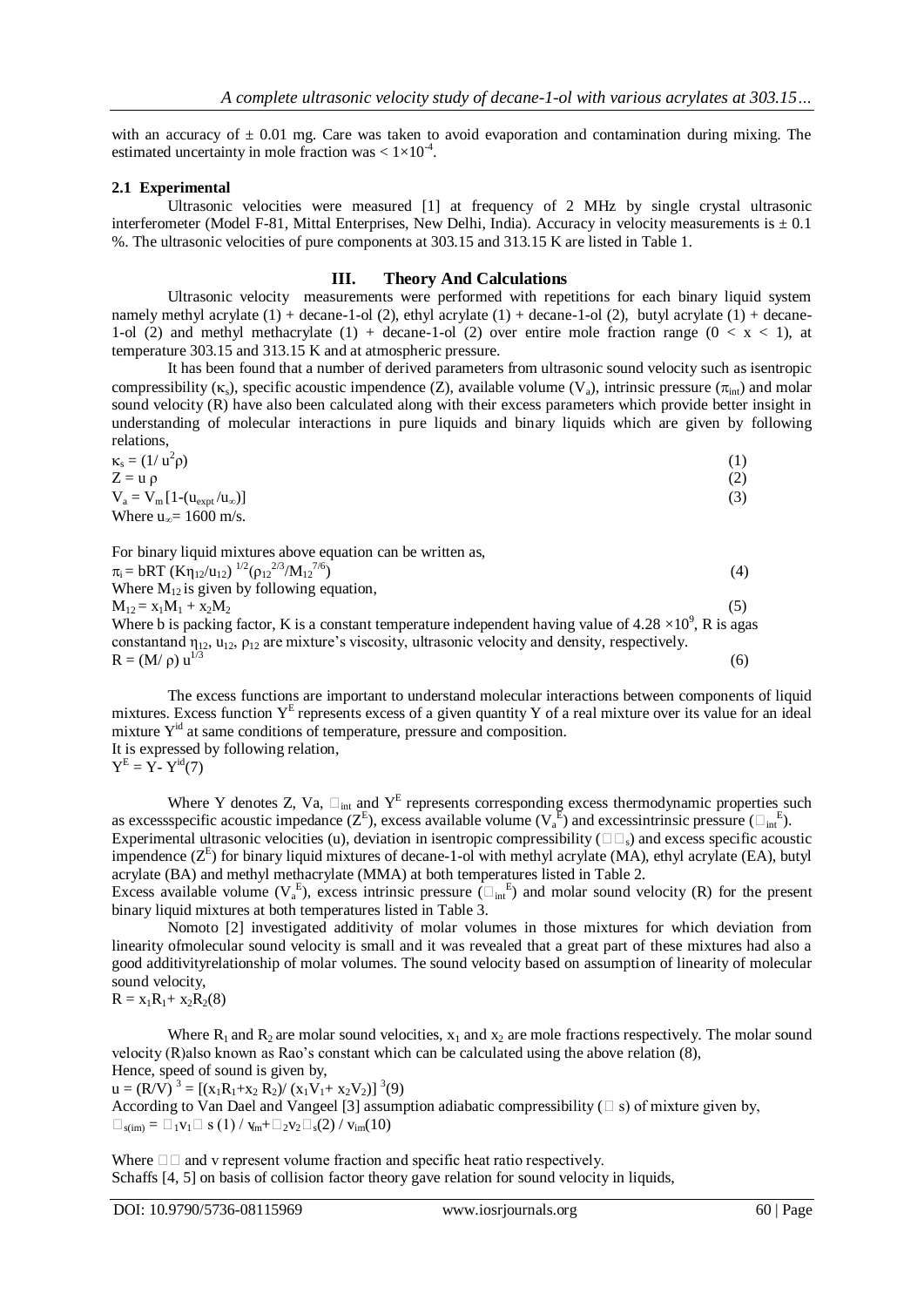$u = u_0 \Box$  Srf =  $u_0$ SB/V (11) Where  $u_{\square} = 1600$  m/s, S is collision factor and  $\mathbf{r}_f$  ( $\mathbf{r}_f = \mathbf{B}/V$ ) is space filling factor, B is actual volume of moleculeper mole and V is molar volume. The sound velocity in mixtures evaluated from Jacobson's [6, 7] free length theory is,

 $u_{\text{mix}} = K / (L_{f(\text{mix})} \rho_{\text{(mix)}}^{1/2})$  (12)

Where K is a temperature dependent constant.

Ultrasonic velocities from these theories with percentage error are given in Table 4.

The deviation in isentropic compressibility were fitted to RedlichKister [8]equation of type,

Y = 
$$
x_1x_2 \sum_{i}^{n} a_i (x_1 - x_2)^i
$$
 (13)

where Y is  $\Delta$ <sub>Ks</sub> and n is degree of polynomial. Coefficient a<sub>i</sub>was obtained by fitting equation (13) to experimental results using a least-squares regression method. In each case, optimum number of coefficients is ascertained from an examination of variation in standard deviation  $(\sigma)$ .

was calculated using relation,

$$
\sigma(Y) = \left[ \frac{\sum (Y_{\text{expt}} - Y_{\text{calc}})^2}{N - n} \right]^{1/2} (14)
$$

where N is number of data points and n is number of coefficients. The calculated values of coefficients aalong with standard deviations ( $\sigma$ ) are also given at temperatures 303.15and 313.15 K in Table 5. JouybanAcree [9, 10] recently proposed model for correlating density and viscosity of liquid mixtures at various temperatures. The proposed equation is,

 $ln y_{mT} = f_1 ln y_{1T} + f_2 ln y_{2T} + f_1 f_2 \sum_{i=1}^{n} [A_i (f_1 - f_2)]^T$ 

 $(T]$  (15)

where  $y_{mT}$ ,  $y_{1T}$  and  $y_{2T}$  is density or viscosity of the mixture and solvents 1 and 2 at temperature T, respectively,  $f_1$  and  $f_2$  are volume fractions of solvents in case of density, mole fraction in case of viscosity and Aj are the model constants. The correlating ability of the JouybanAcree model was tested by calculating the average percentage deviation (APD) between the experimental and calculated density and viscosity as,  $APD = (100/N) \sum [(|y_{expt} - y_{cal}|)/y_{expt})]$  (16)

Where N is the number of data points in each set.

The optimum numbers of constants Aj, in each case, are determined from the examination of the average percentage deviation value. The JouybanAcree model was not previously applied to ultrasonic velocity measurements, we extend Jouyban–Acree model to ultrasonic velocity (15) of liquid mixtures with f as the mole fraction and again apply (16) for correlating ability of the model. The proposed model provides reasonably accurate calculations for the density, viscosity and ultrasonic velocity of binary liquid mixtures and could be used in data modeling.

The constants Aj calculated from least square analysis along with average percentage deviation (APD) are presented in Table 6.

## **IV. Results And Discussion**

Fig. 1 represents graphical variation of deviation in isentropic compressibility ( $\square \square$ ) for acrylates with decane-1-ol at 303.15 K. In the present study, values of  $\Delta \kappa_s$  are found to be positive for all mixtures. As the temperature increase values of  $\Delta \kappa$ , decrease. Similar results were reported earlier by Ali [11, 12]. Kiyohara and Benson [13] have suggested that, positive deviation in isentropic compressibility ( $\square$ ) is resultant of several opposing effects.

- 1. Deviation in isentropic compressibility can be interpreted as:-
- 2. Increase in free volume in mixture compared to pure components due to rupture of alkanols aggregates with addition of second component, i. e. acrylates.

Interstitial accommodation of acrylate molecules in aggregates of alkanols.

In binary liquid mixtures, an expansion in free volume makes mixture more compressible than ideal mixtures. Negative values means mixture is less compressible than ideal one.

Alcohols exist in the form of aggregates. When they are mixed with other non-electrolyte molecules, the aggregates of alcohol dissociate and form intermolecular complexes with unlike molecules. Variations in ultrasonic velocity and compressibilities in alkanols are mainly due to H-bonds, dispersion and interaction of hydrocarbon radicals of alkanols. A strong molecular interaction through charge transfer, dipole-induced dipole, dipole-dipole [14] interactions, interstitial accommodation and orientational ordering lead to a more compact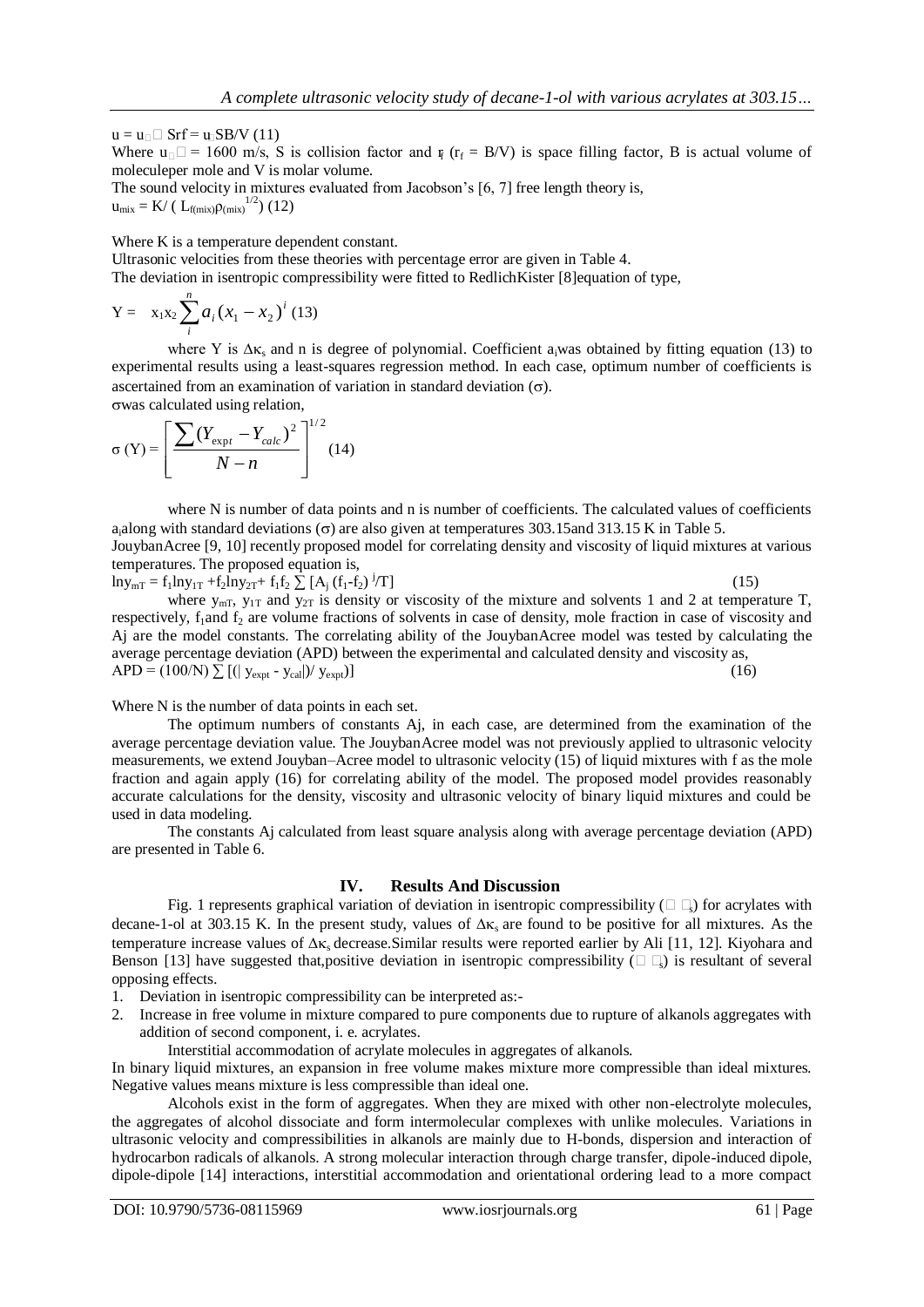structure, making  $\Delta \kappa_s$  negative and breakup of alkanols structures tend to make  $\Delta \kappa_s$  positive. Sign of  $\Delta \kappa_s$  and  $V^E$ decides compactness due to molecular rearrangement. The magnitude of various contributions depends mainly on relative molecular size of the components. Positive values of  $\Delta \kappa_s$  observed when H-bonded aggregates of alkanols break up progressively with addition of second component. The positive values of  $\Delta \kappa$  for mixtures of methyl acrylate with both types of alkanols signify decreasing dipole-dipole interactions due to decreasing proton donating abilities with increasing chain length of 1-alkanols. De-clustering of 1-alkanols in the presence of acrylates may also lead to positive  $\Delta \kappa$ , values.

 There is high tendency of alkanols to undergo self-association via intermolecular hydrogen bonding. It is well known that 1-alkanols form a variety of species with different degrees of association in the pure state; however, polymeric linear associates are expected to be predominant in the pure state. Thus, the addition of an acrylic ester to 1-alkanol may results in the following effects:

- i. Rupturing or disruption of associate structures in alkanols.
- ii. Formation of new species because of weak interactions between ester and alkanols.
- iii. Free volume changes upon mixing of components of different sizes.

The first effect contributes positively to excess volumes and excess isentropic compressibilities and negatively to excess viscosities. However, contributions due to effects (ii) and (iii) are in the opposite directions.

Fig.2 represents graphical variation of  $Z<sup>E</sup>$  for acrylates with decane-1-ol at 303.15 K. In this case, all values are negative at both temperatures, but as mole fraction of acrylate increases values are becoming negative. The curves exhibit negative deviation throughout mole fraction and deviations become more negative as the chain length acrylates increases. A negative deviation in  $Z<sup>E</sup>$  values shows weak interactions between the component molecules. Z<sup>E</sup> are more negative for mixtures containing branched alkanols due to more steric hindrance of branched alkanols towards hetero- molecular interactions [15].

For mixture containing alkanols, negative values of  $Z<sup>E</sup>$  suggests that, dispersive forces are dominant over the specific interaction. The positive values indicate presence of strong specific interactions and negative values corresponds mainly to the existence of dispersive forces. Thus from above discussion reinforces our views that, in present binary liquid systems dispersion forces are dominant and geometrical fitting is also observed.

The variations of excess available volume  $(V_a^E)$  for acrylates with decane-1-ol at 303.15 K are represented in Fig. 3. The positive values of  $V_a^E$ indicate presence of strong specific interaction. The  $V_a^E$ for binary mixtures of methyl acrylate with both types of alkanols are positive at all temperatures. This nature may be attributed to strong interactions between acrylates and decane-1-ol. On other hand, negative values of it means weak interactions due to, possible accommodation, large difference in molar volume, dipole-dipole interactions, dipole-induced dipole interactions and van der Waal's forces of attraction.

The variations of excess intrinsic pressure  $(\pi_{int}^E)$  for acrylates with decane-1-ol at 303.15 K are represented in Fig.4. Excess intrinsic pressure  $\pi_{int}^{E}$  may be used to study the intermolecular interactions in binary liquid mixtures. The values of  $\pi_{int}^{E}$  are found to be negative throughout the mole fraction in all binary mixtures of decane-1-ol with acrylate suggesting weak interactions.

The molar sound velocity (R), also known as Rao's constant, gives information on the formation of a complex and on association of components. The values of molar sound velocity are sensitive to structure of molecules. The increase in molar sound velocity with mole fraction indicates specific interactions while decrease in these values suggests presence of dispersive forces between components of binary liquid mixtures. These values are not greatly influenced by temperature. This is in accordance with theoretical expectation that R is independent of temperature [16, 17]. The values of Rao's constant are found to decreases to very less extent with mole fraction of acrylates.

Ultrasonic velocities for all binary mixtures have also been calculated theoretically over entire mole fraction range using Nomoto, Van Dael, Jacobson's free length theory (FLT) and collision factor theory (CFT) to predict the ultrasonic velocities of all binary mixtures at both temperatures. The calculated ultrasonic velocities along with average percentage error are summarized in Table 4. A close scrutiny of result indicates that CFT does succeed in computing the ultrasonic velocity value for all the mixtures studied in the present investigation to a greater degree of accuracy as compared with Nomoto, Van Dael and FLT. The Nomoto formula is based on the assumption of linearity of molar sound velocity versus mole fraction and additivity of molar volumes in liquid mixtures. Nomoto theory shows somewhat high and van deal theory shows lower value of the ultrasonic velocities. Free length theory is naturally not applicable to systems having self-associated components. The error range in the case of Van Daelis much larger for binary mixtures containing methyl acrylate  $(1)$  + decane-1-ol  $(2)$ , ethyl acrylate  $(1)$  + decane-1-ol  $(2)$  and methyl methacrylate  $(1)$  + decane-1-ol (2). On the other hand, error range in the case FLT is the larger in case of the binary mixture containing butyl acrylate  $(1)$  + decane-1-ol  $(2)$ . This result may be due to increase in the carbon atoms in case of the acrylates.

The Redlich- Kister equation was originally developed to correlate the excess Gibb's energy function and calculate the values of the activity coefficients. It turned out to be such a powerful and versatile correlating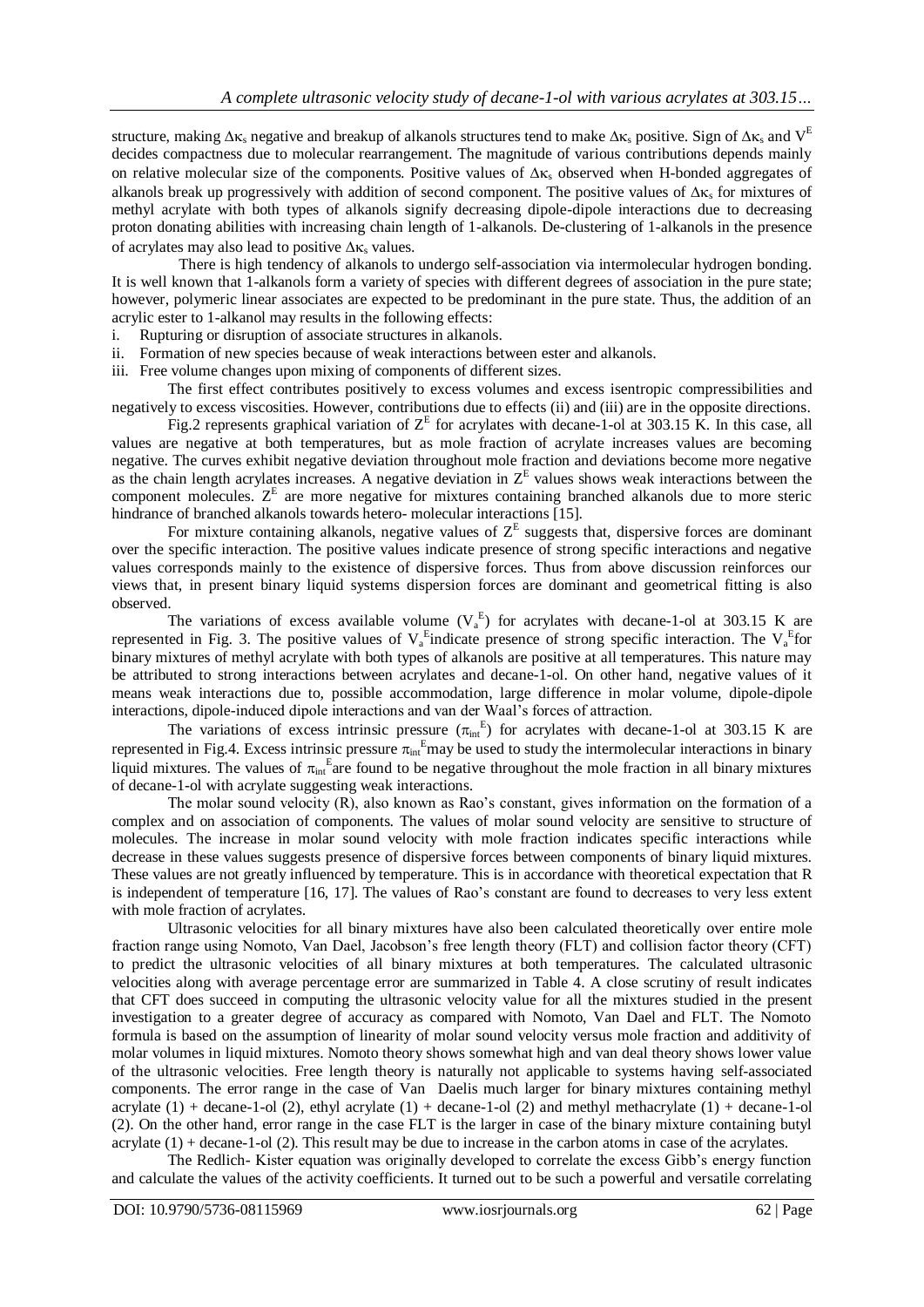tool that its use has been extended to other properties, particularly excess molar volumes and excess enthalpies of mixing. It suffers from the important drawback that, the values of the adjustable parameters change as the number in the series is increased, so that no physical interpretation can be attached to them [18]. The Redlich-Kisterregressor is very powerful and frequently used to correlate vapor-liquid equilibrium data and excess properties.

Experimentally measured fundamental thermodynamic property such as ultrasonic velocity was correlated using recently proposed Jouyban-Acree model. The constants (Aj) calculated from least square analysis along with average percentage deviation (APD) are represented in Table 6. The proposed model provides reasonably accurate calculations for fundamental thermodynamic parameters of binary liquid mixtures.

| Table 1. Ultrasonic Velocities (u) for Pure Components at 303.15 and 313.15 K. |                       |      |                  |                  |           |  |  |  |  |
|--------------------------------------------------------------------------------|-----------------------|------|------------------|------------------|-----------|--|--|--|--|
|                                                                                |                       |      | $u / (m.s^{-1})$ | $u / (m.s^{-1})$ |           |  |  |  |  |
|                                                                                | Component             | Expt | Lit.             | Expt             | Lit.      |  |  |  |  |
|                                                                                |                       |      | 303.15 K         |                  | 313.15 K  |  |  |  |  |
|                                                                                | Decane-1-ol           | 1367 | 1363 [19]        | 1335             | 1334 [20] |  |  |  |  |
|                                                                                | Methyl Acrylate       | 1163 |                  | 1118             |           |  |  |  |  |
|                                                                                | Ethyl Acrylate        | 1152 |                  | 1123             |           |  |  |  |  |
|                                                                                | <b>Butyl Acrylate</b> | 1190 |                  | 1157             |           |  |  |  |  |
|                                                                                | Methyl Methacrylate   | 1168 |                  | 1139             |           |  |  |  |  |

**V. Tables And Figures**

| Table 2. Ultrasonic Velocities (u), Deviation in Isentropic Compressibility ( $\Box$ $\Box$ ) and Excess Specific |  |
|-------------------------------------------------------------------------------------------------------------------|--|
| Acoustic Impendence $(\mathbb{Z}^E)$ for Acrylates (1) + Decane-1-ol (2) at 303.15 and 313.15 K.                  |  |

|              | u            | $\Box$ $\Box$  | $Z_{\rm E}$          | u                            | $\Box$       | $Z_{\rm E}$          |  |  |
|--------------|--------------|----------------|----------------------|------------------------------|--------------|----------------------|--|--|
| $X_1$        | $(m.s^{-1})$ | $(TPa^{-1})$   | $(Kg.m^{-2}.s^{-1})$ | $(m.\overline{s^{-1}})$      | $(TPa^{-1})$ | $(Kg.m^{-2}.s^{-1})$ |  |  |
|              |              | 303.15 K       |                      |                              |              |                      |  |  |
|              |              |                |                      | $MA(1) + Decane-1-ol(2)$     |              |                      |  |  |
| $\Omega$     | 1367         | $\Omega$       | $\Omega$             | 1335                         | $\Omega$     | $\Omega$             |  |  |
| 0.0552       | 1355         | 5.88           | $-4.79$              | 1322                         | 6.66         | $-4.42$              |  |  |
| 0.0997       | 1345         | 10.72          | $-8.53$              | 1312                         | 11.37        | $-7.32$              |  |  |
| 0.1555       | 1333         | 16.14          | $-12.63$             | 1299                         | 17.61        | $-11.18$             |  |  |
| 0.1999       | 1324         | 19.71          | $-15.24$             | 1288                         | 23.15        | $-14.61$             |  |  |
| 0.2554       | 1312         | 24.69          | $-18.85$             | 1276                         | 27.85        | $-17.22$             |  |  |
| 0.3000       | 1302         | 28.85          | $-21.81$             | 1266                         | 31.77        | $-19.40$             |  |  |
| 0.3555       | 1291         | 32.09          | $-23.94$             | 1253                         | 36.95        | $-22.29$             |  |  |
| 0.3999       | 1281         | 35.71          | $-26.40$             | 1244                         | 39.05        | $-23.18$             |  |  |
| 0.4538       | 1270         | 38.35          | $-28.01$             | 1232                         | 42.40        | $-24.84$             |  |  |
| 0.4999       | 1261         | 39.63          | $-28.64$             | 1222                         | 44.38        | $-25.68$             |  |  |
| 0.5554       | 1250         | 40.73          | $-29.10$             | 1210                         | 46.07        | $-26.29$             |  |  |
| 0.5999       | 1241         | 41.20          | $-29.18$             | 1200                         | 47.23        | $-26.70$             |  |  |
| 0.6550       | 1230         | 40.75          | $-28.55$             | 1189                         | 45.87        | $-25.52$             |  |  |
| 0.6999       | 1221         | 39.58          | $-27.49$             | 1179                         | 45.24        | $-24.95$             |  |  |
| 0.7555       | 1210         | 36.77          | $-25.29$             | 1168                         | 41.19        | $-22.36$             |  |  |
| 0.7999       | 1201         | 33.71          | $-23.01$             | 1158                         | 38.47        | $-20.77$             |  |  |
| 0.8555       | 1191         | 26.65          | $-18.01$             | 1147                         | 31.06        | $-16.54$             |  |  |
| 0.8999       | 1182         | 20.81          | $-13.98$             | 1138                         | 23.76        | $-12.54$             |  |  |
| 0.9555       | 1171         | 10.95          | $-7.31$              | 1127                         | 11.70        | $-6.11$              |  |  |
| $\mathbf{1}$ | 1163         | $\overline{0}$ | $\mathbf{0}$         | 1118                         | $\mathbf{0}$ | $\overline{0}$       |  |  |
|              |              |                |                      | EA $(1)$ + Decane-1-ol $(2)$ |              |                      |  |  |
| $\Omega$     | 1367         | $\Omega$       | $\Omega$             | 1335                         | $\Omega$     | $\Omega$             |  |  |
| 0.0554       | 1354         | 4.81           | $-3.13$              | 1322                         | 5.14         | $-2.92$              |  |  |
| 0.0999       | 1344         | 8.16           | $-5.21$              | 1312                         | 8.75         | $-4.86$              |  |  |
| 0.1553       | 1331         | 12.76          | $-8.09$              | 1300                         | 12.59        | $-6.76$              |  |  |
| 0.1998       | 1321         | 15.84          | $-9.89$              | 1290                         | 15.91        | $-8.45$              |  |  |
| 0.2556       | 1309         | 18.97          | $-11.54$             | 1277                         | 20.45        | $-10.83$             |  |  |
| 0.2999       | 1299         | 21.72          | $-13.08$             | 1268                         | 22.29        | $-11.47$             |  |  |
| 0.3554       | 1286         | 25.44          | $-15.20$             | 1255                         | 26.37        | $-13.55$             |  |  |
| 0.4000       | 1277         | 26.57          | $-15.54$             | 1246                         | 27.66        | $-13.88$             |  |  |
| 0.4555       | 1265         | 28.47          | $-16.36$             | 1234                         | 29.84        | $-14.74$             |  |  |
| 0.4999       | 1255         | 30.13          | $-17.19$             | 1224                         | 31.75        | $-15.61$             |  |  |
| 0.5554       | 1243         | 31.08          | $-17.45$             | 1213                         | 31.67        | $-15.14$             |  |  |
| 0.5999       | 1234         | 30.69          | $-16.94$             | 1203                         | 32.76        | $-15.60$             |  |  |
| 0.6555       | 1222         | 30.47          | $-16.61$             | 1192                         | 31.42        | $-14.60$             |  |  |
| 0.6999       | 1213         | 28.97          | $-15.54$             | 1183                         | 30.04        | $-13.75$             |  |  |
| 0.7556       | 1201         | 27.22          | $-14.45$             | 1171                         | 28.52        | $-12.98$             |  |  |
| 0.7999       | 1192         | 24.33          | $-12.75$             | 1162                         | 25.72        | $-11.56$             |  |  |

DOI: 10.9790/5736-08115969 www.iosrjournals.org 63 | Page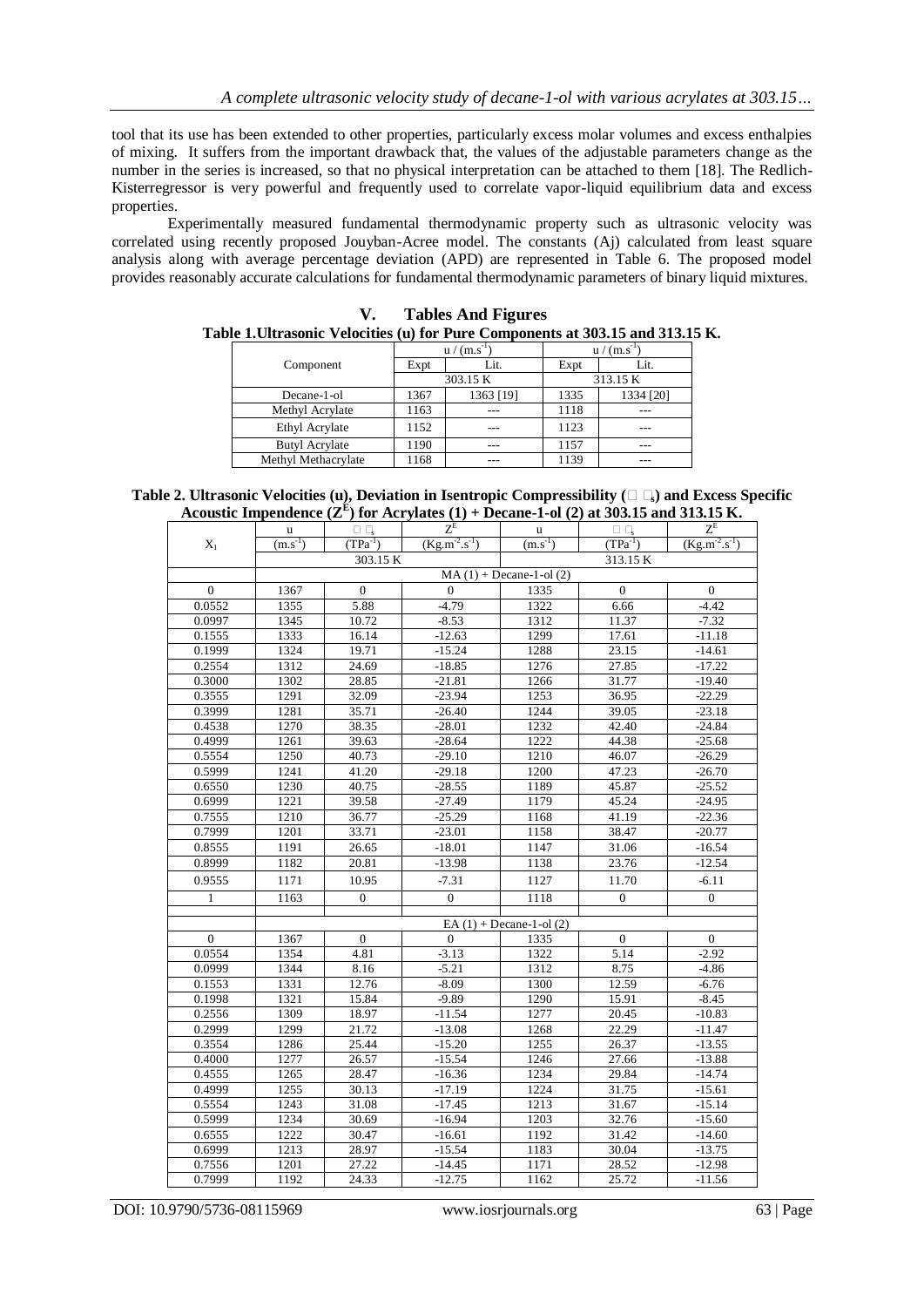| 0.8555         | 1181 | 19.31            | $-9.90$          | 1151                      | 20.79            | $-9.19$          |
|----------------|------|------------------|------------------|---------------------------|------------------|------------------|
| 0.8999         | 1172 | 14.60            | $-7.38$          | 1143                      | 14.63            | $-6.21$          |
| 0.9555         | 1161 | 6.85             | $-3.26$          | 1132                      | 6.89             | $-2.74$          |
| 1              | 1152 | $\Omega$         | $\mathbf{0}$     | 1123                      | $\mathbf{0}$     | $\mathbf{0}$     |
|                |      |                  |                  |                           |                  |                  |
|                |      |                  |                  |                           |                  |                  |
| $\theta$       | 1367 | $\overline{0}$   | $\Omega$         | 1335                      | $\overline{0}$   | $\theta$         |
| 0.0555         | 1357 | 1.57             | $-1.15$          | 1324                      | 2.56             | $-1.75$          |
| 0.0998         | 1348 | 3.71             | $-2.76$          | 1316                      | 3.71             | $-2.42$          |
| 0.1556         | 1338 | 5.07             | $-3.68$          | 1306                      | 5.01             | $-3.16$          |
| 0.1998         | 1330 | 6.13             | $-4.38$          | 1297                      | 7.15             | $-4.57$          |
| 0.2554         | 1319 | 8.34             | $-5.97$          | 1287                      | 8.30             | $-5.19$          |
| 0.3000         | 1311 | 9.21             | $-6.50$          | 1279                      | 9.12             | $-5.61$          |
| 0.3556         | 1301 | 10.17            | $-7.08$          | 1269                      | 10.04            | $-6.08$          |
| 0.3998         | 1293 | 10.89            | $-7.50$          | 1261                      | 10.72            | $-6.41$          |
| 0.4555         | 1283 | 11.57            | $-7.86$          | 1251                      | 11.36            | $-6.70$          |
| 0.5000         | 1275 | 11.99            | $-8.06$          | 1243                      | 11.74            | $-6.85$          |
| 0.5555         | 1266 | 11.25            | $-7.41$          | 1233                      | 12.09            | $-6.99$          |
| 0.5999         | 1258 | 11.40            | $-7.44$          | 1225                      | 12.23            | $-7.01$          |
| 0.6555         | 1248 | 11.41            | $-7.39$          | 1215                      | 12.20            | $-6.94$          |
| 0.6999         | 1241 | 10.05            | $-6.39$          | 1208                      | 10.70            | $-5.95$          |
| 0.7554         | 1231 | 9.60             | $-6.08$          | 1198                      | 10.21            | $-5.66$          |
| 0.7999         | 1223 | 9.04             | $-5.71$          | 1191                      | 8.25             | $-4.46$          |
| 0.8545         | 1214 | 7.07             | $-4.42$          | 1181                      | 7.51             | $-4.10$          |
| 0.8999         | 1207 | 4.55             | $-2.79$          | 1174                      | 4.79             | $-2.54$          |
| 0.9550         | 1197 | 3.20             | $-2.10$          | 1164                      | 3.37             | $-1.92$          |
| 1              | 1190 | $\mathbf{0}$     | $\mathbf{0}$     | 1157                      | $\mathbf{0}$     | $\mathbf{0}$     |
|                |      |                  |                  |                           |                  |                  |
|                |      |                  |                  | $MMA(1) + Decane-1-ol(2)$ |                  |                  |
| $\overline{0}$ | 1367 | $\boldsymbol{0}$ | $\mathbf{0}$     | 1335                      | $\boldsymbol{0}$ | $\mathbf{0}$     |
| 0.0554         | 1355 | 4.78             | $-3.69$          | 1323                      | 5.17             | $-3.51$          |
| 0.0999         | 1346 | 7.96             | $-6.10$          | 1314                      | 8.58             | $-5.75$          |
| 0.1553         | 1334 | 12.50            | $-9.51$          | 1302                      | 13.50            | $-8.98$          |
| 0.1998         | 1325 | 15.34            | $-11.53$         | 1293                      | 16.59            | $-10.90$         |
| 0.2556         | 1313 | 19.44            | $-14.46$         | 1282                      | 19.93            | $-12.88$         |
| 0.2999         | 1304 | 21.92            | $-16.13$         | 1273                      | 22.65            | $-14.49$         |
| 0.3554         | 1293 | 24.42            | $-17.73$         | 1262                      | 25.43            | $-16.05$         |
| 0.4000         | 1284 | 26.33            | $-18.94$         | 1253                      | 27.58            | $-17.24$         |
| 0.4555         | 1272 | 29.24            | $-20.83$         | 1242                      | 29.60            | $-18.27$         |
| 0.4999         | 1264 | 29.37            | $-20.69$         | 1233                      | 31.10            | $-19.04$         |
| 0.5554         | 1253 | 30.15            | $-21.00$         | 1222                      | 32.15            | $-19.47$         |
| 0.5999         | 1244 | 30.58            | $-21.12$         | 1214                      | 31.49            | $-18.82$         |
| 0.6555         | 1233 | 30.16            | $-20.61$         | 1203                      | 31.27            | $-18.50$         |
| 0.6999         | 1224 | 29.50            | $-20.00$         | 1195                      | 29.45            | $-17.23$         |
| 0.7556         | 1214 | 26.29            | $-17.62$         | 1184                      | 27.65            | $-16.04$         |
| 0.7999         | 1205 | 24.25            | $-16.14$         | 1176                      | 24.36            | $-13.98$         |
| 0.8555         | 1195 | 19.07            | $-12.55$         | 1165                      | 20.58            | $-11.74$         |
| 0.8999         | 1187 | 13.94            | $-9.08$          | 1157                      | 15.45            | $-8.74$          |
| 0.9555         | 1176 | 7.50             | $-4.89$          | 1147                      | 7.61             | $-4.28$          |
| $\mathbf{1}$   | 1168 | $\boldsymbol{0}$ | $\boldsymbol{0}$ | 1139                      | $\boldsymbol{0}$ | $\boldsymbol{0}$ |
|                |      |                  |                  |                           |                  |                  |

**Table 3. Excess Available Volume (Va<sup>E</sup> ), Excess Intrinsic Pressure (int E ) and Molar Sound Velocity (R) for Acrylates (1) + Decane-1-ol (2) at 303.15 and 313.15 K.**

|          | $Va^E$                           | $\square_{\rm int}^{\quad \rm E}$ | R     | $Va^E$                           | $\square_{\rm int}^{\quad \  E}$ | $\mathbb{R}$ |
|----------|----------------------------------|-----------------------------------|-------|----------------------------------|----------------------------------|--------------|
| $X_1$    | $(m^3 \text{.} \text{mol}^{-1})$ | (atm)                             |       | $(m^3 \text{.} \text{mol}^{-1})$ | (atm)                            |              |
|          |                                  | 303.15 K                          |       | 313.15 K                         |                                  |              |
|          |                                  |                                   |       | $MA(1) + Decane-1-ol(2)$         |                                  |              |
| $\Omega$ | $\Omega$                         | $\Omega$                          | 2.135 | $\Omega$                         | $\Omega$                         | 2.136        |
| 0.0552   | 0.778                            | $-323.60$                         | 2.068 | 0.854                            | $-267.38$                        | 2.069        |
| 0.0997   | 1.381                            | $-383.30$                         | 2.015 | 1.423                            | $-311.31$                        | 2.015        |
| 0.1555   | 1.996                            | $-520.37$                         | 1.948 | 2.105                            | $-421.61$                        | 1.947        |
| 0.1999   | 2.365                            | $-553.49$                         | 1.895 | 2.652                            | $-441.89$                        | 1.894        |
| 0.2554   | 2.832                            | $-652.95$                         | 1.829 | 3.064                            | $-525.82$                        | 1.827        |
| 0.3000   | 3.183                            | $-661.24$                         | 1.776 | 3.369                            | $-530.78$                        | 1.774        |
| 0.3555   | 3.395                            | $-730.66$                         | 1.710 | 3.723                            | $-589.60$                        | 1.708        |
| 0.3999   | 3.624                            | -715.60                           | 1.657 | 3.805                            | $-577.55$                        | 1.655        |
| 0.4538   | 3.719                            | $-752.43$                         | 1.594 | 3.934                            | $-611.10$                        | 1.592        |
| 0.4999   | 3.699                            | $-728.27$                         | 1.540 | 3.951                            | $-592.11$                        | 1.537        |
| 0.5554   | 3.622                            | $-738.71$                         | 1.475 | 3.893                            | $-605.95$                        | 1.472        |
| 0.5999   | 3.515                            | $-685.64$                         | 1.423 | 3.812                            | -560.99                          | 1.420        |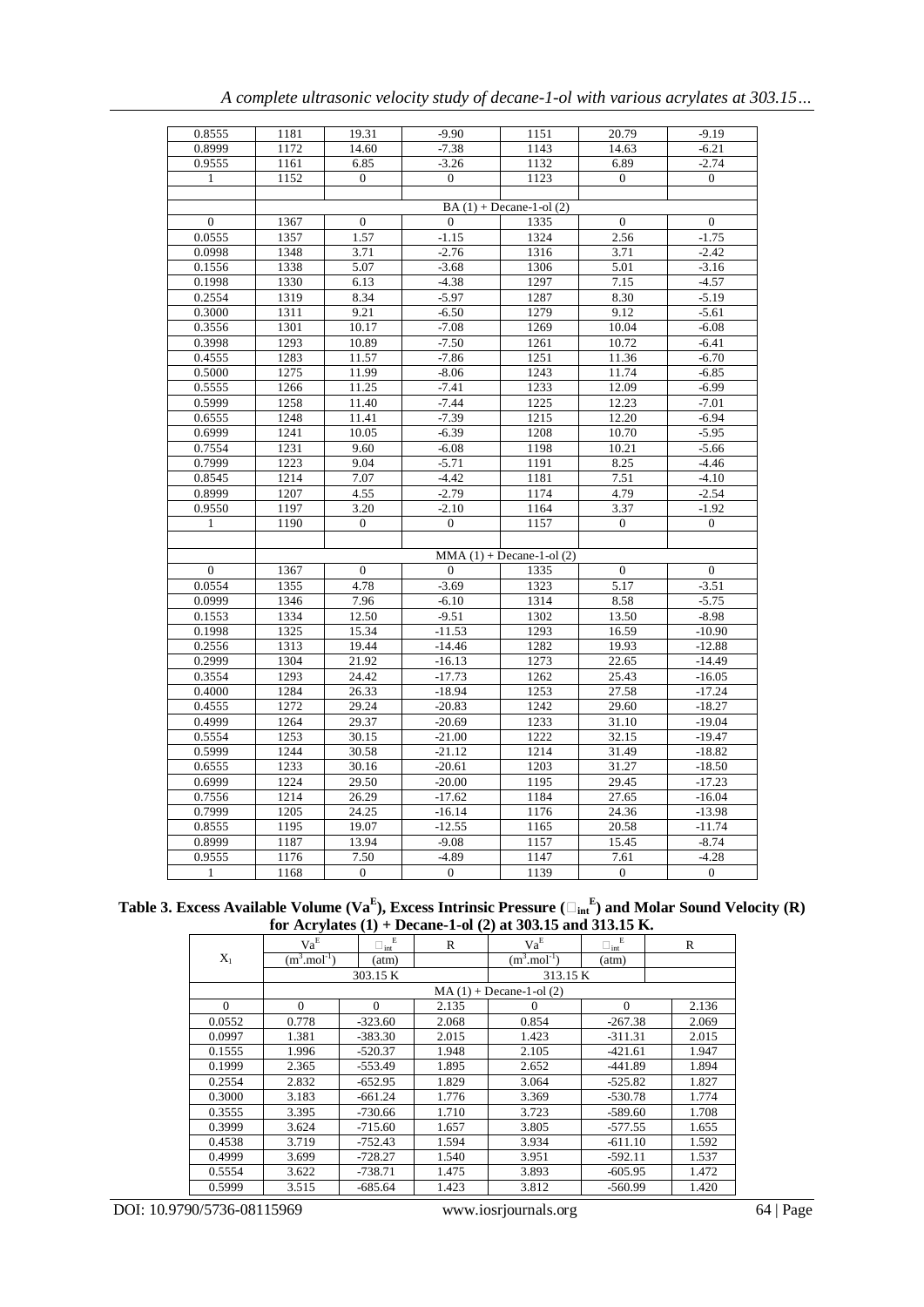| 0.6550           | 3.301            | $-677.18$        | 1.359 | 3.525                        | $-561.47$        | 1.356 |
|------------------|------------------|------------------|-------|------------------------------|------------------|-------|
| 0.6999           | 3.067            | $-608.34$        | 1.307 | 3.308                        | $-504.39$        | 1.304 |
| 0.7555           | 2.693            | $-577.16$        | 1.242 | 2.857                        | -487.76          | 1.240 |
| 0.7999           | 2.352            | -488.97          | 1.191 | 2.525                        | $-411.84$        | 1.189 |
| 0.8555           | 1.765            | $-439.10$        | 1.127 | 1.924                        | $-378.20$        | 1.126 |
| 0.8999           | 1.306            | $-332.87$        | 1.076 | 1.399                        | $-291.25$        | 1.075 |
|                  |                  |                  |       |                              |                  |       |
| 0.9555           | 0.638            | $-260.31$        | 1.012 | 0.648                        | $-239.74$        | 1.012 |
| 1                | $\overline{0}$   | $\mathbf{0}$     | 0.962 | $\mathbf{0}$                 | $\mathbf{0}$     | 0.962 |
|                  |                  |                  |       |                              |                  |       |
|                  |                  |                  |       | EA $(1)$ + Decane-1-ol $(2)$ |                  |       |
| $\mathbf{0}$     | $\mathbf{0}$     | $\overline{0}$   | 2.135 | $\Omega$                     | $\mathbf{0}$     | 2.136 |
| 0.0554           | 0.719            | $-278.94$        | 2.079 | 0.730                        | $-226.08$        | 2.079 |
| 0.0999           | 1.193            | $-338.20$        | 2.034 | 1.212                        | $-266.53$        | 2.035 |
| 0.1553           | 1.782            | $-457.00$        | 1.978 | 1.698                        | $-361.08$        | 1.979 |
| 0.1998           | 2.149            | -489.97          | 1.933 | 2.076                        | $-382.09$        | 1.935 |
| 0.2556           | 2.492            | -577.79          | 1.878 | 2.540                        | -450.86          | 1.879 |
| 0.2999           | 2.760            | $-587.84$        | 1.834 | 2.710                        | -456.66          | 1.835 |
|                  |                  |                  |       |                              |                  |       |
| 0.3554           | 3.079            | $-642.46$        | 1.778 | 3.043                        | $-502.40$        | 1.780 |
| 0.4000           | 3.138            | $-633.25$        | 1.734 | 3.112                        | $-493.18$        | 1.736 |
| 0.4555           | 3.228            | $-661.88$        | 1.680 | 3.216                        | $-518.81$        | 1.682 |
| 0.4999           | 3.286            | -632.58          | 1.636 | 3.285                        | -493.67          | 1.638 |
| 0.5554           | 3.245            | $-636.51$        | 1.581 | 3.164                        | $-502.65$        | 1.584 |
| 0.5999           | 3.109            | $-591.96$        | 1.538 | 3.132                        | $-464.75$        | 1.541 |
| 0.6555           | 2.941            | $-574.22$        | 1.484 | 2.891                        | $-456.81$        | 1.487 |
| 0.6999           | 2.706            | $-513.19$        | 1.441 | 2.670                        | $-408.35$        | 1.444 |
| 0.7556           | 2.411            | $-475.37$        | 1.387 | 2.394                        | $-384.74$        | 1.391 |
| 0.7999           | 2.077            | $-400.20$        | 1.345 | 2.075                        | $-323.63$        | 1.349 |
| 0.8555           | 1.580            | -346.55          | 1.292 | 1.597                        | $-284.81$        | 1.296 |
| 0.8999           |                  | $-257.54$        | 1.249 |                              | $-215.57$        |       |
|                  | 1.149            |                  |       | 1.107                        |                  | 1.254 |
| 0.9555           | 0.524            | $-186.78$        | 1.196 | 0.506                        | $-163.98$        | 1.202 |
| 1                | 0                | 0                | 1.154 | 0                            | $\mathbf{0}$     | 1.160 |
|                  |                  |                  |       |                              |                  |       |
|                  |                  |                  |       | $BA(1) + Decane-1-ol(2)$     |                  |       |
| $\boldsymbol{0}$ | $\boldsymbol{0}$ | $\boldsymbol{0}$ | 2.135 | $\mathbf{0}$                 | $\boldsymbol{0}$ | 2.136 |
| 0.0555           | 0.312            | $-198.14$        | 2.101 | 0.426                        | $-152.98$        | 2.101 |
| 0.0998           | 0.653            | $-262.09$        | 2.073 | 0.646                        | $-199.28$        | 2.073 |
| 0.1556           | 0.897            | $-363.02$        | 2.038 | 0.885                        | $-275.16$        | 2.039 |
| 0.1998           | 1.073            | $-404.78$        | 2.011 | 1.172                        | $-301.61$        | 2.011 |
| 0.2554           | 1.370            | $-471.98$        | 1.977 | 1.349                        | $-354.98$        | 1.977 |
| 0.3000           | 1.491            | $-492.57$        | 1.949 | 1.465                        | $-368.44$        | 1.949 |
| 0.3556           | 1.611            | $-533.78$        | 1.915 | 1.581                        | $-401.33$        | 1.915 |
|                  |                  |                  |       |                              |                  |       |
| 0.3998           | 1.687            | $-534.65$        | 1.888 | 1.652                        | $-399.88$        | 1.888 |
| 0.4555           | 1.744            | $-550.79$        | 1.854 | 1.704                        | $-414.68$        | 1.854 |
| 0.5000           | 1.765            | $-534.71$        | 1.827 | 1.720                        | $-401.03$        | 1.827 |
| 0.5555           | 1.658            | $-529.43$        | 1.794 | 1.712                        | $-399.30$        | 1.793 |
| 0.5999           | 1.631            | $-497.15$        | 1.766 | 1.680                        | $-373.37$        | 1.766 |
| 0.6555           | 1.566            | $-470.19$        | 1.733 | 1.608                        | -355.90          | 1.732 |
| 0.6999           | 1.390            | $-424.18$        | 1.706 | 1.425                        | $-321.27$        | 1.706 |
| 0.7554           | 1.263            | $-379.53$        | 1.673 | 1.291                        | $-289.71$        | 1.672 |
| 0.7999           | 1.134            | $-320.24$        | 1.646 | 1.061                        | $-245.67$        | 1.646 |
| 0.8545           | 0.869            | $-259.85$        | 1.613 | 0.886                        | $-201.44$        | 1.613 |
| 0.8999           | 0.578            | $-189.79$        | 1.586 | 0.589                        | $-149.22$        | 1.586 |
| 0.9550           | 0.340            | $-113.56$        | 1.553 | 0.344                        | $-93.50$         | 1.553 |
| 1                | 0                | $\overline{0}$   | 1.526 | $\mathbf{0}$                 | $\overline{0}$   | 1.526 |
|                  |                  |                  |       |                              |                  |       |
|                  |                  |                  |       |                              |                  |       |
|                  |                  |                  |       | $MMA (1) + Decane-1-ol (2)$  |                  |       |
| 0                | 0                | $\mathbf 0$      | 2.135 | $\mathbf{0}$                 | $\mathbf{0}$     | 2.136 |
| 0.0554           | 0.680            | $-269.37$        | 2.077 | 0.693                        | $-218.95$        | 2.078 |
| 0.0999           | 1.104            | $-322.94$        | 2.032 | 1.125                        | $-255.18$        | 2.033 |
| 0.1553           | 1.661            | -435.84          | 1.975 | 1.694                        | $-343.40$        | 1.976 |
| 0.1998           | 1.984            | $-465.68$        | 1.930 | 2.025                        | $-362.23$        | 1.930 |
| 0.2556           | 2.410            | $-548.73$        | 1.873 | 2.354                        | $-430.40$        | 1.874 |
| 0.2999           | 2.638            | $-556.73$        | 1.828 | 2.593                        | $-433.41$        | 1.829 |
| 0.3554           | 2.836            | $-612.78$        | 1.772 | 2.804                        | $-480.01$        | 1.773 |
| 0.4000           | 2.963            | $-601.73$        | 1.727 | 2.942                        | -469.63          | 1.728 |
| 0.4555           | 3.137            | -630.65          | 1.670 | 3.032                        | -497.49          | 1.672 |
| 0.4999           | 3.072            | -603.94          | 1.626 | 3.074                        | $-472.23$        | 1.627 |
| 0.5554           | 3.025            | $-610.69$        | 1.570 | 3.041                        | $-483.00$        | 1.572 |
|                  |                  |                  |       |                              |                  |       |
| 0.5999           | 2.958            | $-565.78$        | 1.526 | 2.895                        | $-447.72$        | 1.528 |
| 0.6555           | 2.789            | $-553.00$        | 1.471 | 2.743                        | $-442.48$        | 1.473 |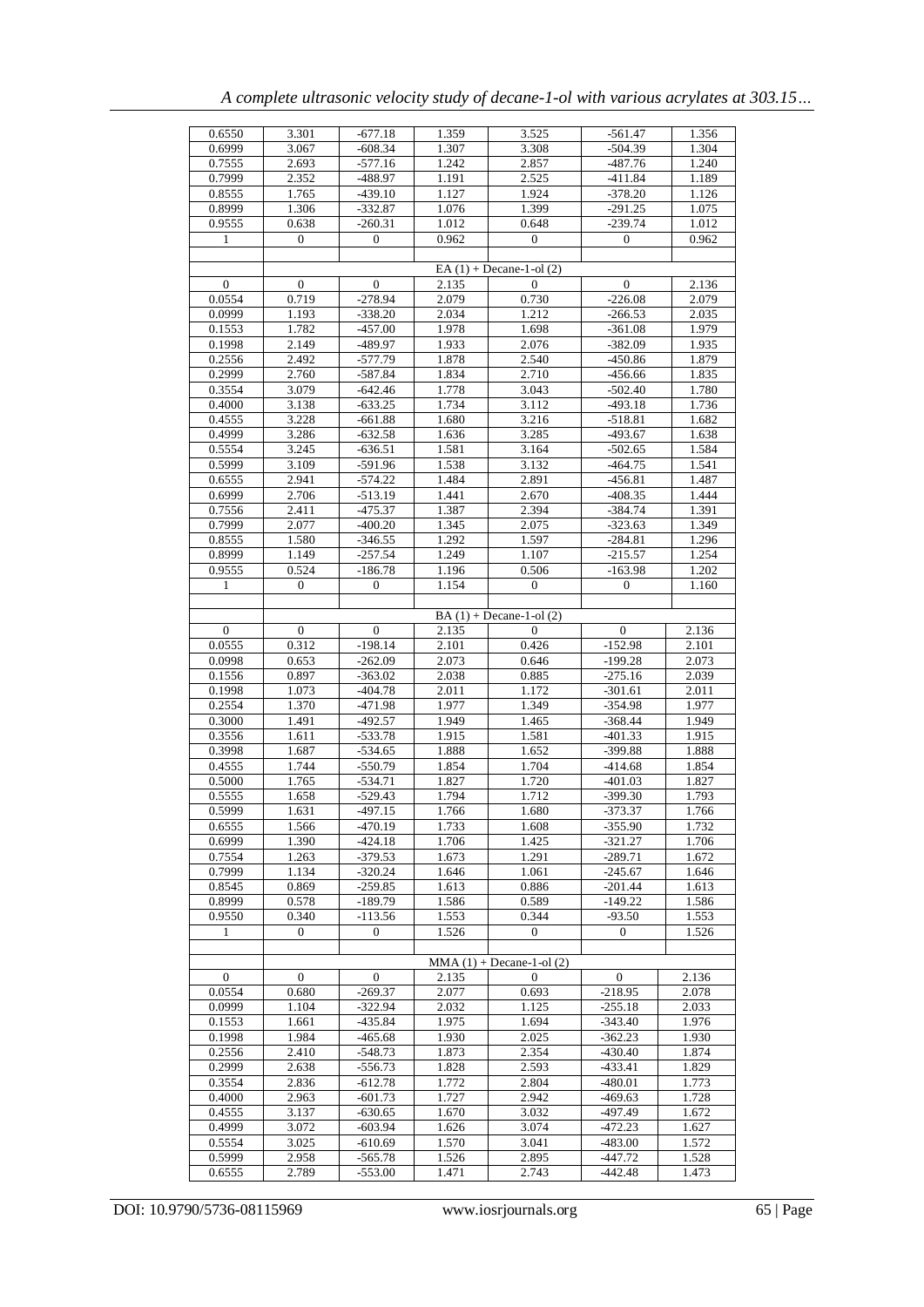| 0.6999 | 2.622 | $-493.01$ | 1.426 | 2.506 | $-394.69$ | 1.429 |
|--------|-------|-----------|-------|-------|-----------|-------|
| 0.7556 | 2.250 | $-462.66$ | 1.372 | 2.235 | $-375.26$ | 1.374 |
| 0.7999 | 1.985 | $-389.39$ | 1.328 | 1.906 | $-316.49$ | 1.331 |
| 0.8555 | l.500 | $-341.70$ | 1.273 | 1.517 | $-283.60$ | 1.276 |
| 0.8999 | 1.064 | $-255.36$ | 1.230 | 1.097 | $-213.88$ | 1.233 |
| 0.9555 | 0.532 | $-164.66$ | 1.175 | 0.514 | $-169.08$ | 1.179 |
|        |       |           | 1.132 |       |           | 1.136 |

| Table 4. Comparison of experimental ultrasonic velocity with various theories like NOMOTO, VAN, CFT |  |
|-----------------------------------------------------------------------------------------------------|--|
| and FLT with % errors for Acrylates $(1)$ + Decane-1-ol $(2)$ at 303.15 K.                          |  |

|                  |                  |            | <b>Ultrasonic Velocity</b> |            | % Errors for Ultrasonic Velocity |                              |            |            |            |
|------------------|------------------|------------|----------------------------|------------|----------------------------------|------------------------------|------------|------------|------------|
| $X_1$            | Expt.            | <b>NOM</b> | <b>VAN</b>                 | <b>CFT</b> | <b>FLT</b>                       | <b>NOM</b>                   | <b>VAN</b> | <b>CFT</b> | <b>FLT</b> |
|                  |                  |            |                            |            |                                  | $MA(1) + Decane-1-ol(2)$     |            |            |            |
| $\mathbf{0}$     | 1367             | 1367       | 1367                       | 1367       | 1368                             | 4.85                         | 27.80      | 1.44       | 2.24       |
| 0.0552           | 1355             | 1361       | 1329                       | 1358       | 1353                             |                              |            |            |            |
| 0.0997           | 1345             | 1356       | 1303                       | 1351       | 1343                             |                              |            |            |            |
| 0.1555           | 1333             | 1350       | 1274                       | 1342       | 1329                             |                              |            |            |            |
| 0.1999           | 1324             | 1344       | 1254                       | 1335       | 1318                             |                              |            |            |            |
| 0.2554           | 1312             | 1337       | 1232                       | 1325       | 1305                             |                              |            |            |            |
| 0.3000           | 1302             | 1331       | 1217                       | 1318       | 1295                             |                              |            |            |            |
| 0.3555           | 1291             | 1323       | 1201                       | 1308       | 1281                             |                              |            |            |            |
| 0.3999           |                  |            | 1189                       | 1300       |                                  |                              |            |            |            |
|                  | 1281             | 1316       |                            |            | 1271                             |                              |            |            |            |
| 0.4538           | 1270             | 1307       | 1178                       | 1290       | 1258                             |                              |            |            |            |
| 0.4999           | 1261             | 1299       | 1169                       | 1282       | 1248                             |                              |            |            |            |
| 0.5554           | 1250             | 1288       | 1161                       | 1271       | 1235                             |                              |            |            |            |
| 0.5999           | 1241             | 1279       | 1156                       | 1262       | 1224                             |                              |            |            |            |
| 0.6550           | 1230             | 1267       | 1152                       | 1250       | 1212                             |                              |            |            |            |
| 0.6999           | 1221             | 1257       | 1149                       | 1241       | 1201                             |                              |            |            |            |
| 0.7555           | $\frac{1}{1210}$ | 1243       | 1148                       | 1228       | 1188                             |                              |            |            |            |
| 0.7999           | 1201             | 1231       | 1148                       | 1218       | 1177                             |                              |            |            |            |
| 0.8555           | 1191             | 1214       | 1150                       | 1204       | 1164                             |                              |            |            |            |
| 0.8999           | 1182             | 1200       | 1153                       | 1192       | 1153                             |                              |            |            |            |
| 0.9555           | 1171             | 1180       | 1158                       | 1176       | 1139                             |                              |            |            |            |
| 1                | 1163             | 1163       | 1163                       | 1163       | 1128                             |                              |            |            |            |
|                  |                  |            |                            |            |                                  |                              |            |            |            |
|                  |                  |            |                            |            |                                  | EA $(1)$ + Decane-1-ol $(2)$ |            |            |            |
| $\boldsymbol{0}$ | 1367             | 1367       | 1367                       | 1367       | 1368                             | 3.17                         | 13.49      | 0.70       | 0.48       |
| 0.0554           | 1354             | 1360       | 1336                       | 1357       | 1355                             |                              |            |            |            |
| 0.0999           | 1344             | 1353       | 1315                       | 1348       | 1344                             |                              |            |            |            |
| 0.1553           | 1331             | 1345       | 1290                       | 1338       | 1330                             |                              |            |            |            |
| 0.1998           | 1321             | 1339       | 1273                       | 1329       | 1320                             |                              |            |            |            |
| 0.2556           | 1309             | 1330       | 1253                       | 1319       | 1306                             |                              |            |            |            |
| 0.2999           | 1299             | 1323       | 1239                       | 1310       | 1296                             |                              |            |            |            |
| 0.3554           | 1286             | 1313       | 1224                       | 1299       | 1283                             |                              |            |            |            |
| 0.4000           | 1277             | 1305       | 1212                       | 1290       | 1273                             |                              |            |            |            |
| 0.4555           | 1265             | 1295       | 1200                       | 1279       | 1260                             |                              |            |            |            |
| 0.4999           | 1255             | 1286       | 1191                       | 1269       | 1250                             |                              |            |            |            |
| 0.5554           | 1243             | 1274       | 1182                       | 1258       | 1237                             |                              |            |            |            |
| 0.5999           | 1234             | 1265       | 1175                       | 1248       | 1227                             |                              |            |            |            |
| 0.6555           | 1222             | 1252       | 1168                       | 1236       | 1214                             |                              |            |            |            |
| 0.6999           | 1213             | 1241       | 1164                       | 1226       | 1204                             |                              |            |            |            |
| 0.7556           | 1201             | 1227       | 1159                       | 1213       | 1191                             |                              |            |            |            |
| 0.7999           | 1192             | 1215       | 1156                       | 1203       | 1181                             |                              |            |            |            |
| 0.8555           | 1181             | 1199       | 1153                       | 1189       | 1169                             |                              |            |            |            |
| 0.8999           | 1172             | 1185       | 1152                       | 1178       | 1158                             |                              |            |            |            |
| 0.9555           | 1161             | 1167       | 1152                       | 1164       | 1146                             |                              |            |            |            |
| 1                | 1152             | 1152       | 1152                       | 1152       | 1134                             |                              |            |            |            |
|                  |                  |            |                            |            |                                  |                              |            |            |            |
|                  |                  |            |                            |            |                                  | BA $(1)$ + Decane-1-ol $(2)$ |            |            |            |
| $\mathbf{0}$     | 1367             | 1367       | 1367                       | 1367       | 1368                             | 0.61                         | 1.54       | 0.13       | 35.52      |
| 0.0555           | 1357             | 1359       | 1351                       | 1358       | 1363                             |                              |            |            |            |
| 0.0998           | 1348             | 1353       | 1339                       | 1350       | 1360                             |                              |            |            |            |
| 0.1556           | 1338             | 1345       | 1324                       | 1341       | 1355                             |                              |            |            |            |
| 0.1998           | 1330             | 1338       | 1314                       | 1334       | 1352                             |                              |            |            |            |
| 0.2554           | 1319             | 1329       | 1301                       | 1324       | 1349                             |                              |            |            |            |
| 0.3000           | 1311             | 1323       | 1291                       | 1317       | 1346                             |                              |            |            |            |
| 0.3556           | 1301             | 1314       | 1280                       | 1307       | 1342                             |                              |            |            |            |
| 0.3998           | 1293             | 1306       | 1271                       | 1299       | 1340                             |                              |            |            |            |
| 0.4555           | 1283             | 1297       | 1261                       | 1290       | 1337                             |                              |            |            |            |
| 0.5000           | 1275             | 1289       | 1253                       | 1282       | 1334                             |                              |            |            |            |
|                  |                  |            |                            |            |                                  |                              |            |            |            |

DOI: 10.9790/5736-08115969 www.iosrjournals.org 66 | Page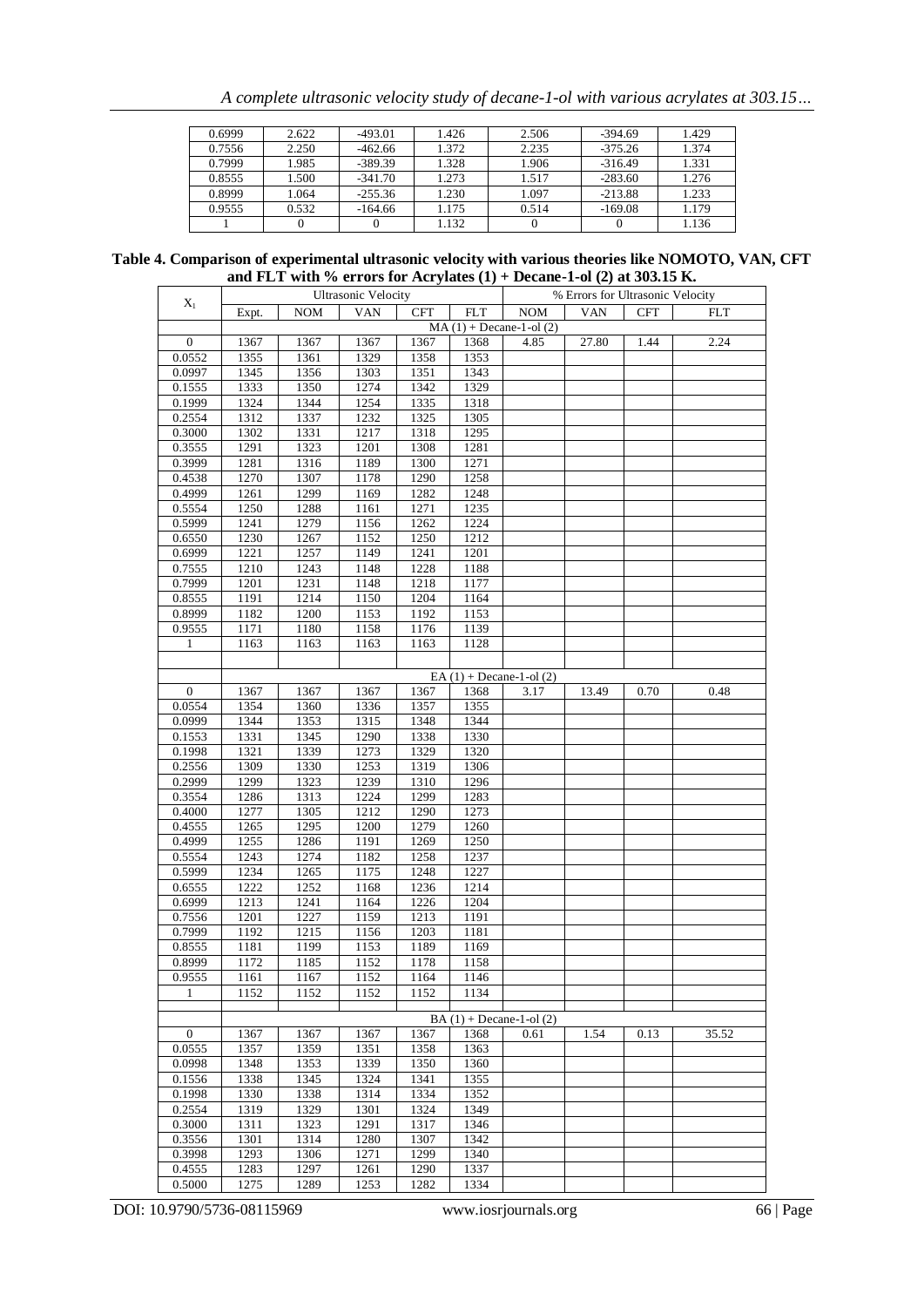| A complete ultrasonic velocity study of decane-1-ol with various acrylates at 303.15 |  |
|--------------------------------------------------------------------------------------|--|
|--------------------------------------------------------------------------------------|--|

| 0.5555         | 1266 | 1279 | 1244 | 1272 | 1332 |                           |       |      |      |
|----------------|------|------|------|------|------|---------------------------|-------|------|------|
| 0.5999         | 1258 | 1271 | 1237 | 1264 | 1330 |                           |       |      |      |
| 0.6555         | 1248 | 1261 | 1229 | 1254 | 1328 |                           |       |      |      |
| 0.6999         | 1241 | 1253 | 1223 | 1246 | 1326 |                           |       |      |      |
| 0.7554         | 1231 | 1242 | 1216 | 1236 | 1324 |                           |       |      |      |
| 0.7999         | 1223 | 1233 | 1211 | 1228 | 1323 |                           |       |      |      |
| 0.8545         | 1214 | 1222 | 1205 | 1218 | 1322 |                           |       |      |      |
| 0.8999         | 1207 | 1212 | 1200 | 1209 | 1321 |                           |       |      |      |
| 0.9550         | 1197 | 1200 | 1194 | 1198 | 1320 |                           |       |      |      |
| 1              | 1190 | 1190 | 1190 | 1190 | 1321 |                           |       |      |      |
|                |      |      |      |      |      |                           |       |      |      |
|                |      |      |      |      |      | $MMA(1) + Decane-1-ol(2)$ |       |      |      |
| $\overline{0}$ | 1367 | 1367 | 1367 | 1367 | 1368 | 2.89                      | 12.17 | 0.66 | 0.04 |
| 0.0554         | 1355 | 1360 | 1339 | 1358 | 1357 |                           |       |      |      |
| 0.0999         | 1346 | 1355 | 1318 | 1350 | 1347 |                           |       |      |      |
| 0.1553         | 1334 | 1348 | 1295 | 1341 | 1335 |                           |       |      |      |
| 0.1998         | 1325 | 1341 | 1279 | 1333 | 1326 |                           |       |      |      |
| 0.2556         | 1313 | 1334 | 1261 | 1323 | 1314 |                           |       |      |      |
| 0.2999         | 1304 | 1327 | 1247 | 1315 | 1305 |                           |       |      |      |
| 0.3554         | 1293 | 1318 | 1233 | 1305 | 1294 |                           |       |      |      |
| 0.4000         | 1284 | 1311 | 1222 | 1297 | 1285 |                           |       |      |      |
| 0.4555         | 1272 | 1301 | 1211 | 1286 | 1275 |                           |       |      |      |
| 0.4999         | 1264 | 1293 | 1203 | 1278 | 1266 |                           |       |      |      |
| 0.5554         | 1253 | 1283 | 1194 | 1267 | 1255 |                           |       |      |      |
| 0.5999         | 1244 | 1274 | 1188 | 1258 | 1247 |                           |       |      |      |
| 0.6555         | 1233 | 1262 | 1181 | 1247 | 1236 |                           |       |      |      |
| 0.6999         | 1224 | 1252 | 1177 | 1238 | 1228 |                           |       |      |      |
| 0.7556         | 1214 | 1239 | 1173 | 1226 | 1217 |                           |       |      |      |
| 0.7999         | 1205 | 1227 | 1170 | 1216 | 1209 |                           |       |      |      |
| 0.8555         | 1195 | 1212 | 1168 | 1203 | 1199 |                           |       |      |      |
| 0.8999         | 1187 | 1200 | 1167 | 1193 | 1190 |                           |       |      |      |
| 0.9555         | 1176 | 1183 | 1167 | 1179 | 1180 |                           |       |      |      |
| 1              | 1168 | 1168 | 1168 | 1168 | 1172 |                           |       |      |      |

# **Table 5.Adjustable parameters of Eq13 and 14 for Excess Functions for Acrylates (1) + Decane-1-ol (2)**

| Property                    | T(K)   | a <sub>0</sub>               | $a_1$     | $a_2$      | a <sub>3</sub> | $a_4$      | $\sigma$ |  |  |  |
|-----------------------------|--------|------------------------------|-----------|------------|----------------|------------|----------|--|--|--|
|                             |        | $MA(1) + Decane-1-ol(2)$     |           |            |                |            |          |  |  |  |
| $\Delta \kappa_s(TPa^{-1})$ | 303.15 | 63.3962                      | 26.7849   | $-3.2006$  | 14.8995        | 23.6187    | 0.38664  |  |  |  |
|                             | 313.15 | 55.3486                      | 33.5197   | 20.1683    | 3.0866         | $-12.9484$ | 0.41375  |  |  |  |
|                             |        | EA $(1)$ + Decane-1-ol $(2)$ |           |            |                |            |          |  |  |  |
| $\Delta \kappa_s(TPa^{-1})$ | 303.15 | 22.4621                      | 20.1502   | 13.6479    | $-9.6970$      | $-15.8927$ | 0.32791  |  |  |  |
|                             | 313.15 | 18.6945                      | 25.2477   | 14.9256    | $-21.4056$     | $-20.5083$ | 0.58774  |  |  |  |
|                             |        | $BA(1) + Decane-1-ol(2)$     |           |            |                |            |          |  |  |  |
| $\Delta \kappa_s(TPa^{-1})$ | 303.15 | 6.0176                       | $-3.1281$ | $-7.5615$  | 20.2328        | 13.6301    | 0.43004  |  |  |  |
|                             | 313.15 | 3.1985                       | 2.7866    | $-21.4398$ | 4.4989         | 42.6166    | 0.52014  |  |  |  |
|                             |        | $MMA(1) + Decane-1-ol(2)$    |           |            |                |            |          |  |  |  |
| $\Delta \kappa_s(TPa^{-1})$ | 303.15 | 42.2657                      | 19.5183   | $-3.9746$  | 2.5428         | 13.5427    | 0.43710  |  |  |  |
|                             | 313.15 | 38.7273                      | 18.6600   | 7.2387     | 1.7730         | 5.3325     | 0.32046  |  |  |  |

## **Table 6.Adjustable parameters of Eq15 and 16 for Acrylates (1) + Decane-1-ol (2)**

| Property                 | a <sub>0</sub>               | $a_1$     | a <sub>2</sub> | a <sub>3</sub> | $a_4$     | $\sigma$  | <b>APD</b> |  |  |  |
|--------------------------|------------------------------|-----------|----------------|----------------|-----------|-----------|------------|--|--|--|
|                          | $MA(1) + Decane-1-ol(2)$     |           |                |                |           |           |            |  |  |  |
| $u(m.s^{-1})$            | 0.0242                       | 0.435     | 0.1354         | $-0.7286$      | $-0.2667$ | 1297.4211 | 0.0204     |  |  |  |
|                          | EA $(1)$ + Decane-1-ol $(2)$ |           |                |                |           |           |            |  |  |  |
| $u(m.s^{-1})$            | 0.0598                       | $-0.8037$ | $-0.9323$      | 1.4867         | 1.6833    | 1293.6859 | 0.0186     |  |  |  |
| $BA(1) + Decane-1-ol(2)$ |                              |           |                |                |           |           |            |  |  |  |
| $u(m.s^{-1})$            | $-0.0331$                    | $-0.0191$ | 0.4959         | 0.1106         | $-0.8857$ | 1313.3082 | 0.0212     |  |  |  |
|                          | $MMA (1) + Decane-1-ol (2)$  |           |                |                |           |           |            |  |  |  |
| $u(m.s^{-1})$            | $-0.0879$                    | 0.1563    | 1.5038         | $-0.7867$      | $-2.5679$ | 1302.1461 | 0.0194     |  |  |  |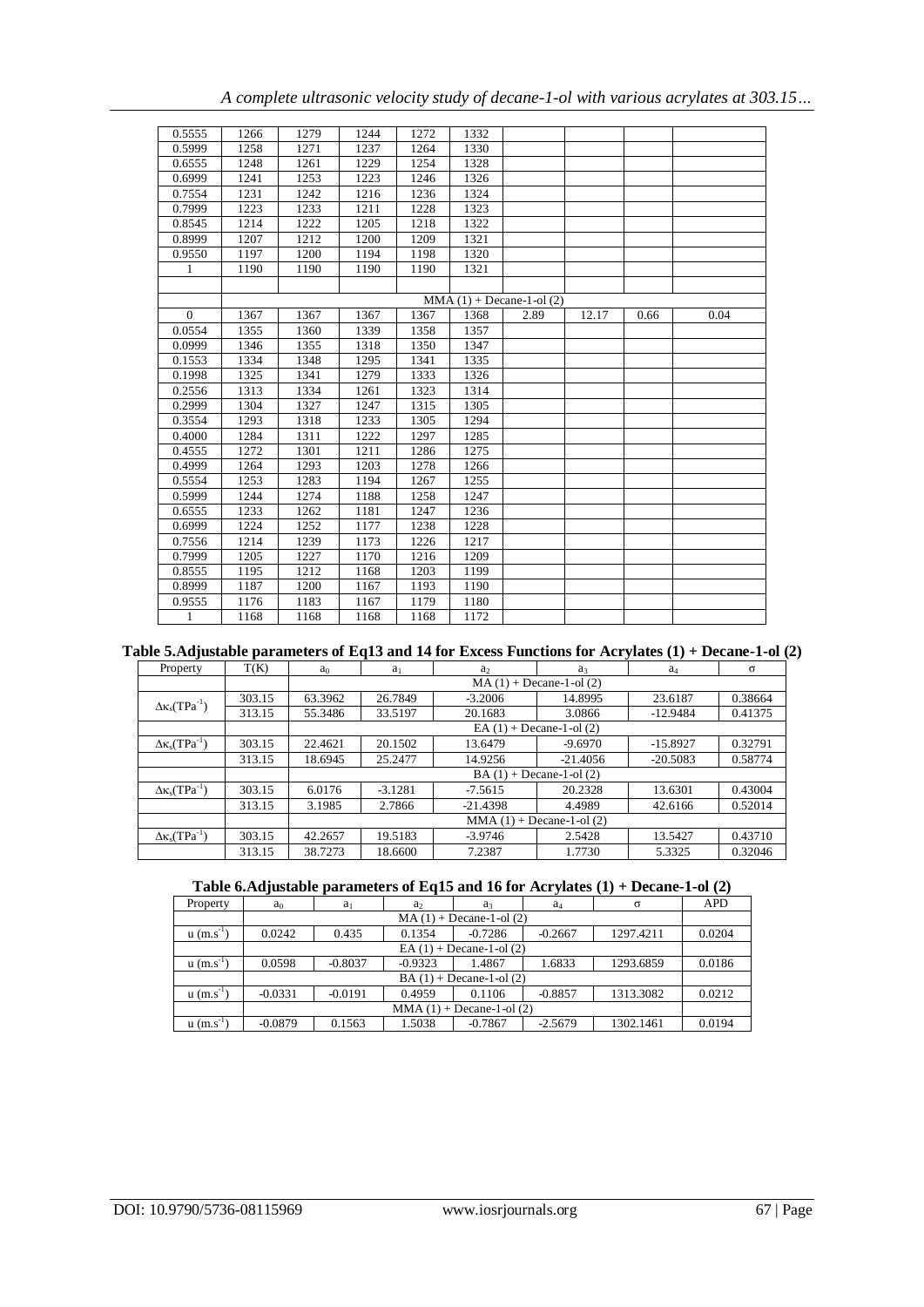

**Fig 1**. Variation of deviation in isentropic compressibility ( $\Delta \kappa$ <sub>s</sub>) for Acrylates (1) + Decane-1-ol (2) at 303.15 K.

Fig. 2. Variation of excess specific acoustic impendence  $(Z^E)$  for Acrylates (1) + Decane-1-ol (2) at 303.15 K



**Fig. 3.** Variation of excess available volume  $(V_a^E)$  for Acrylates (1) + Decane-1-ol (2) at 303.15 K



Fig. 4. Variation of excess intrinsic pressure  $(\pi_{int}^E)$  for Acrylates (1) + Decane-1-ol (2) at 303.15 K.